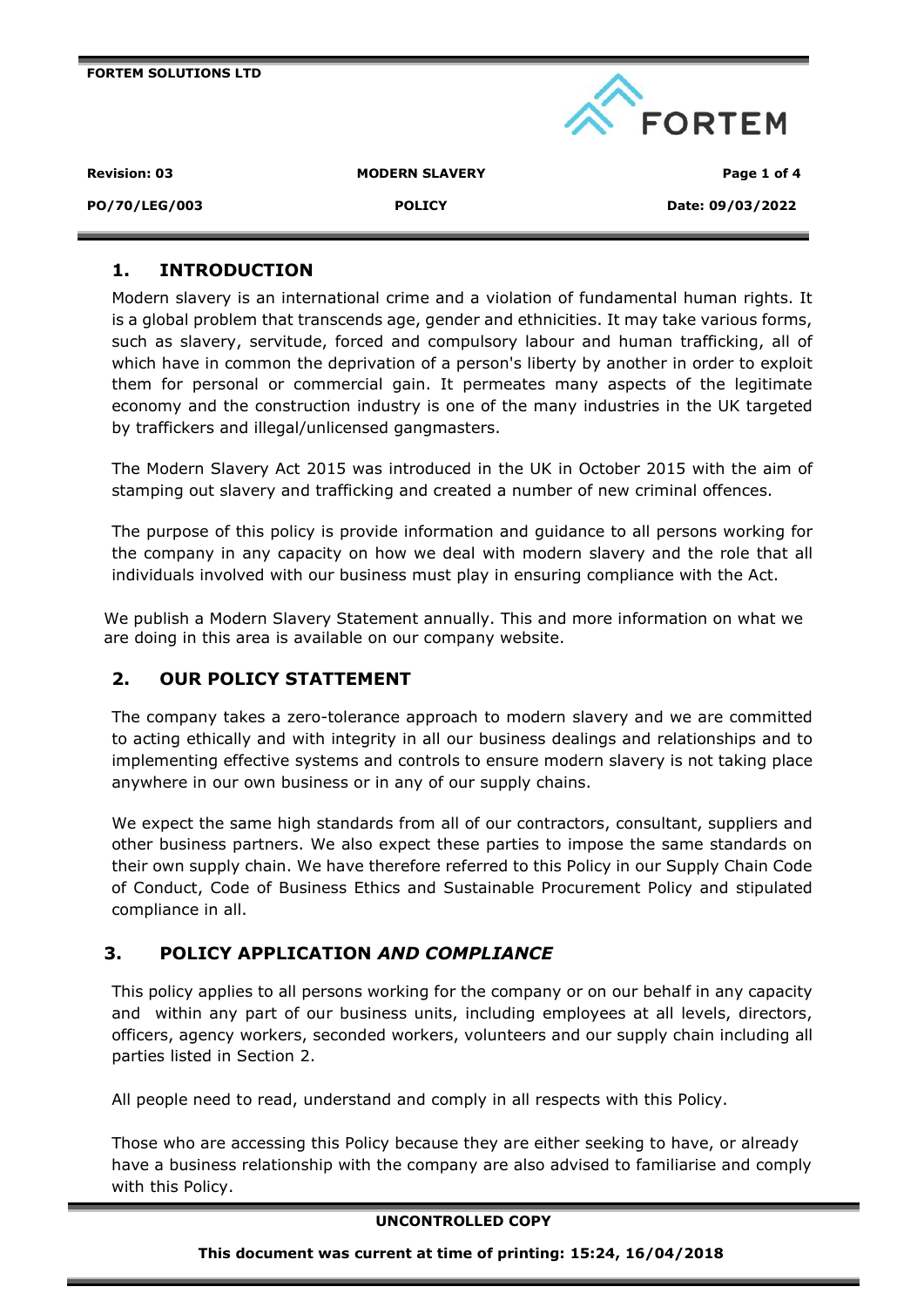**FORTEM SOLUTIONS LTD**



**Revision: 03 MODERN SLAVERY Page 2 of 4**

#### **PO/70/LEG/003 POLICY Date: 09/03/2022**

## **4. REPORTING MODERN SLAVERY**

Everyone is encouraged to raise any concerns about any issue or suspicion of modern slavery at the earliest possible stage. We encourage openness and transparency so we will support you if you raise a genuine concern in good faith, even if this concern turns out to be mistaken. We will investigate all genuine concerns which are raised in connection with this Policy and so you are encouraged to act without fear of reprisal.

The route of reporting a modern slavery concern or a suspected concern if you are an employee is outlined in the company's Modern Slavery – Raising a Concern Process Guide, a copy of which is available on the intranet.

The route of reporting a modern slavery concern or a suspected concern for all Supply Chain Members is outlined below:



We discourage anonymous disclosures, as this can limit the investigation process. However, where a disclosure is made anonymously or a request has been made to keep the disclosure anonymous we will do everything we can to respect confidentiality.

### **5. SAFEGUARDS**

We are committed to ensuring no one suffers any detrimental treatment as a result of reporting in good faith any suspicion they might have. If you think you have suffered any such treatment, please inform the HR Support Centre via [supportcentre@fortem.co.uk](mailto:supportcentre@fortem.co.uk) immediately or by using Grievance Procedure which can be found on the intranet.

### **6. COMMUNICATION AND AWARENESS OF THIS POLICY**

The company recognises its statutory obligations in connection with the Modern Slavery Act and is taking appropriate steps to ensure that modern slavery does not take place within our business and our supply chains. However, we recognise that we do not control the conduct of individuals and organisations in our supply chains. We will take the following measures to ensure compliance, so far as we are reasonable able, to prevent modern slavery from occurring:

• We will provide training on this policy to all our employees.

#### **UNCONTROLLED COPY**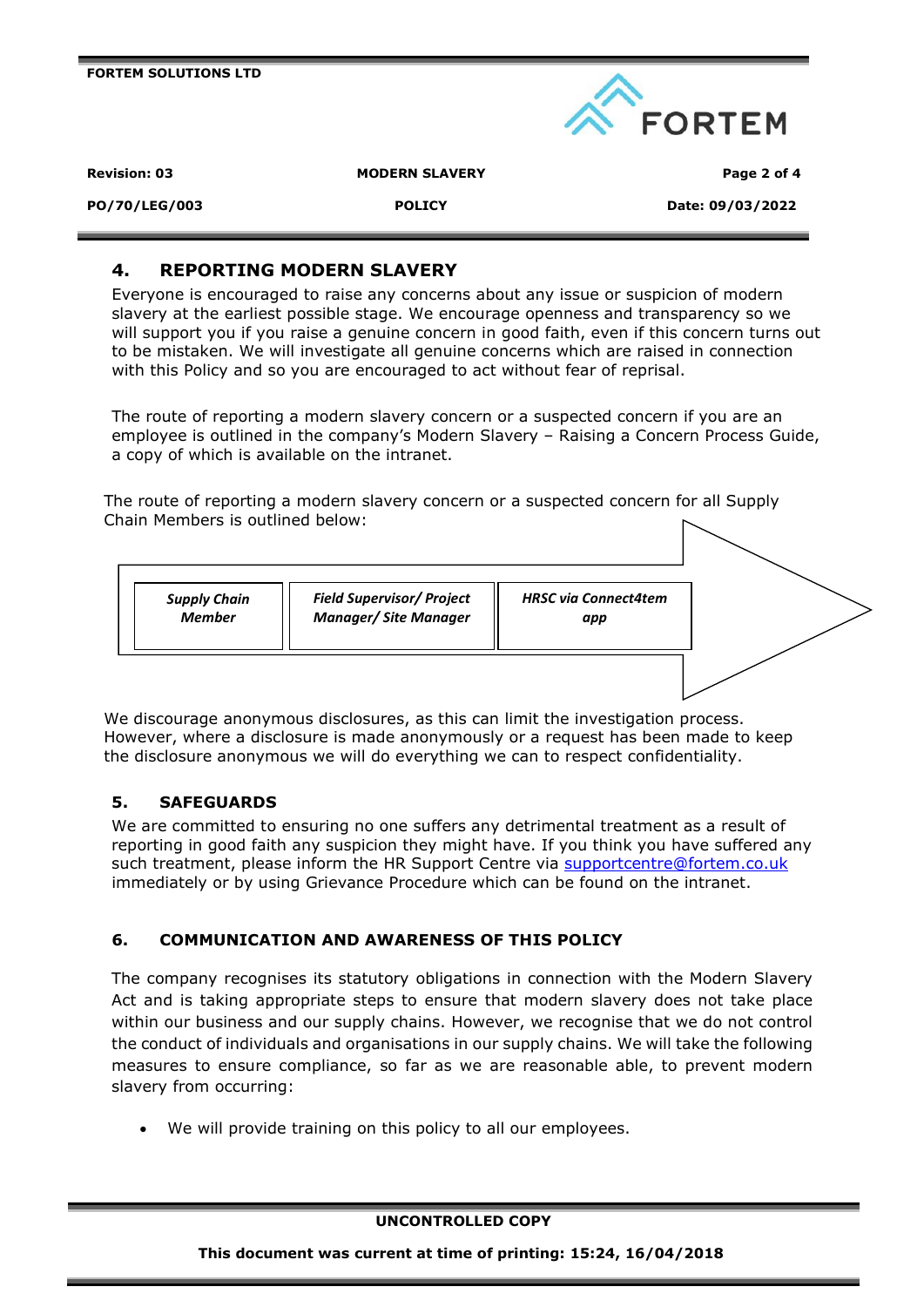| <b>FORTEM SOLUTIONS LTD</b> |                       | <b>EORTEM</b>    |
|-----------------------------|-----------------------|------------------|
| <b>Revision: 03</b>         | <b>MODERN SLAVERY</b> | Page 3 of 4      |
| PO/70/LEG/003               | <b>POLICY</b>         | Date: 09/03/2022 |

- We will communicate our zero-tolerance approach to modern slavery and this Policy to all sub- contractors, consultants, joint venture partners and any other agents, third-party representatives and business partners at the outset of our business relationship with them and as appropriate thereafter.
- We will introduce contractual provisions for all our Supply Chain Code of Conduct requiring our supply chain to confirm their adherence to this Policy and accept our right to audit their activities and (where practicable) relationships, both routinely and at times of reasonable suspicion.
- We will review this Policy annually and update it where necessary.

## **7. BREACHES OF THIS POLICY**

Any activity which could lead to or suggest a breach of this Policy is strictly prohibited. It is the responsibility of all our employees, or those who sub-contract with us or work on our behalf, to ensure the prevention, detection and reporting of any possible breaches of this Policy. Breaches of this Policy will be regarded very seriously and will be sanctioned accordingly under our disciplinary procedure. In certain cases, this may even result in dismissal. This also applies where any claims or allegations which are found to be malicious or vexatious. We may terminate our relationship with other individuals and organisations working on our behalf if they are found to be breach this policy.

### **8. RESPONSIBILITY OF THIS POLICY**

The board of directors has overall responsibility for ensuring that this policy complies with our legal and ethical obligations, and that all those under our control comply with it. Management at all levels within our business are responsible for ensuring that those reporting to them understand and comply with this policy and are given adequate and regular training.

This policy was last reviewed on *09 March 2022* and will be reviewed again on *09 March 2023* unless changes to the law require an earlier review.

#### **UNCONTROLLED COPY**